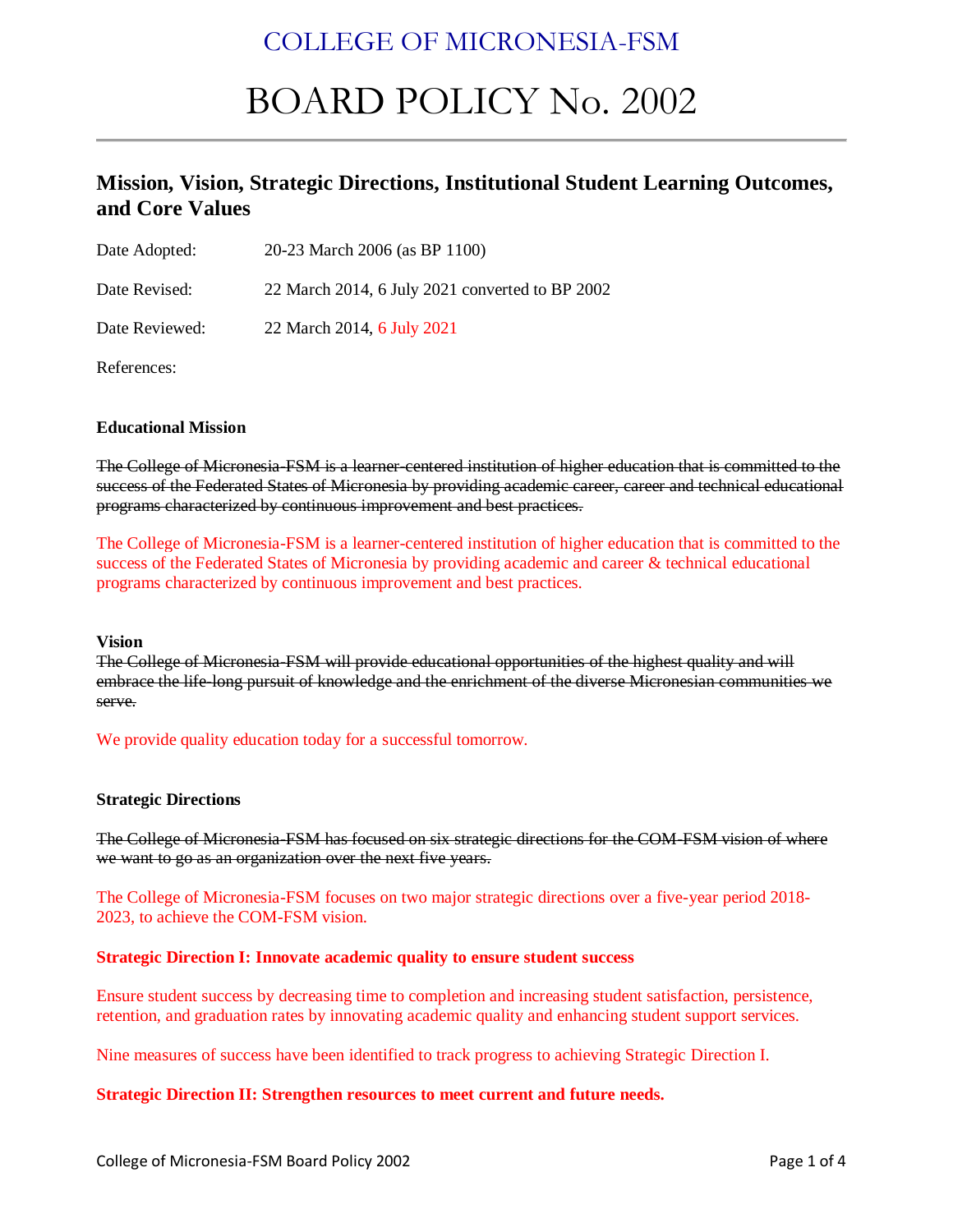Strengthen resources to meet current and future needs through revenue diversification, efficient use, innovation, effective allocation, conservation, infrastructure upgrades, and investment in human capital.

11 measures of success have been identified to track progress to achieving Strategic Direction II.

#### *Focus on student success*

The College of Micronesia-FSM will pursue excellence in student success and will develop a balance between "access and success" with appropriate career pathways for learners.

#### *Emphasize academic offerings in service to national needs*

The College of Micronesia-FSM will increase the number of 4-year program opportunities while also strengthening the career and technical educational opportunities for non-college-bound students.

#### *Be financially sound, fiscally responsible and build resources in anticipation of future needs*

The College of Micronesia-FSM will generate diversified revenue sources, create an allied foundation and accumulate reserves and endowment assets.

#### *Invest in and build a strong capacity in human capital*

The College of Micronesia-FSM will support and strengthen faculty, staff and administrators through establishment of aspirational goals for credentialing and funding professional development and building upon organizational and leadership capacity.

#### *Becoming a learning organization through development of a learning culture guided by learning leaders*

The College of Micronesia-FSM will operate under the assumptions that learning is a skill and is worthy of investment and mastery, and that the communication of information and participatory governance are pivotal to organizational success. There will be support of the time, energy and resources necessary to foster critical reflection and experimentation towards institutional improvement through double-loop learning and systematic thinking.

#### *Evoke an image of quality*

The College of Micronesia-FSM will be viewed as a model institution for best practices exhibited through quality, excellence and integrity of both employees and graduates. The college will maintain regional accreditation without sanction for the maximum six-year cycle allowed by the Accredited Commission for Community and Junior Colleges: Western Association of Schools and Colleges.

#### **Institutional Student Learning Outcomes**

#### COM-FSM graduates will demonstrate:

- 1. *Effective oral communication:* capacity to deliver prepared, purposeful presentations designed to increase knowledge, to foster understanding, or to promote change in the listeners' attitudes, values, beliefs, or behaviors.
- $2<sup>2</sup>$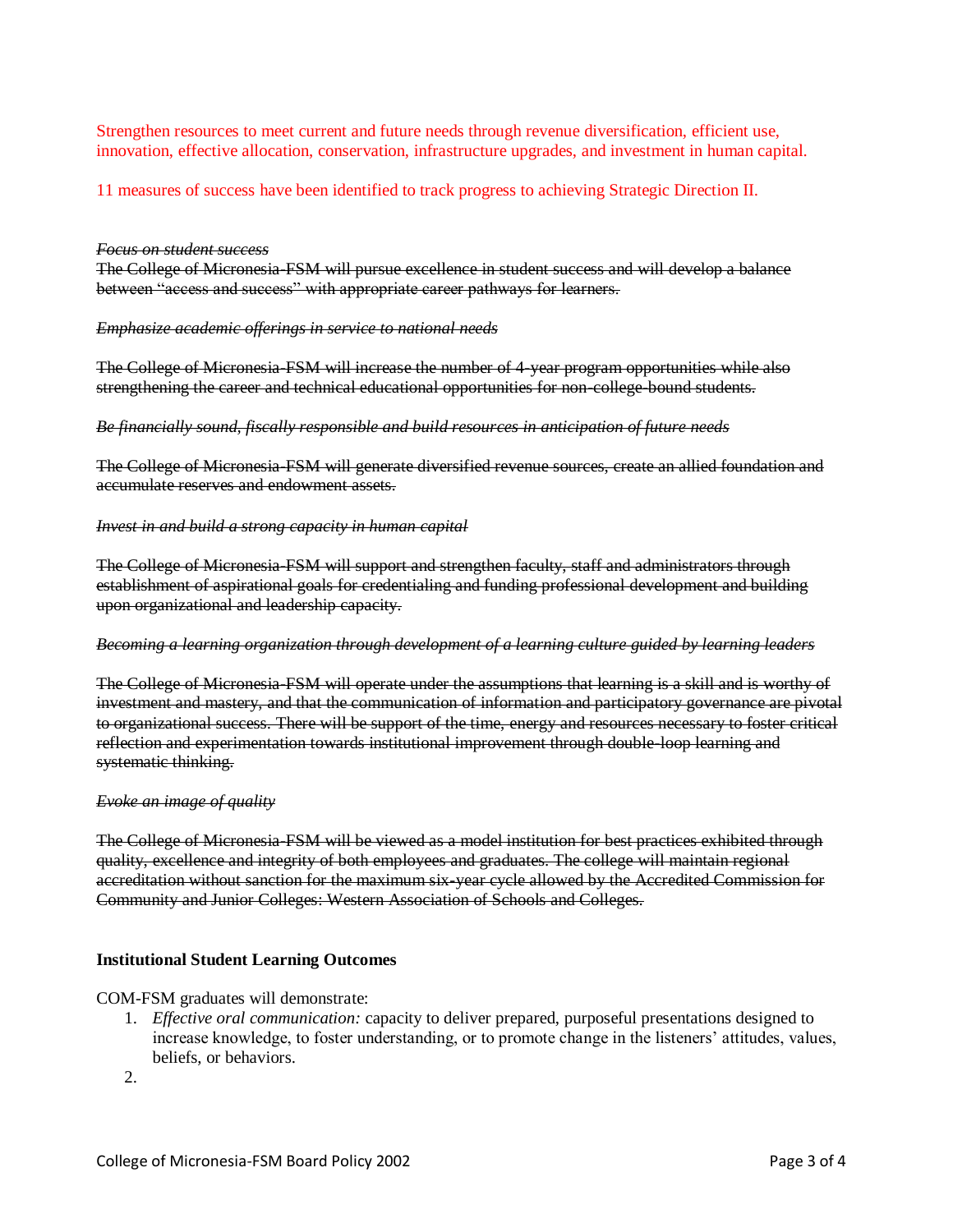2. *Effective written communication:* development and expression of ideas in writing through work in many genres and styles, utilizing different writing technologies, and mixing texts, data, and images through iterative experiences across the curriculum.

*3. Critical thinking:* a habit of mind characterized by the comprehensive exploration of issues, ideas, artifacts, and events before accepting or formulating an opinion or conclusion. *4. Problem solving:* capacity to design, evaluate and implement a strategy to answer an open-ended question or achieve a desired goal. *5. Intercultural knowledge and competence:* a set of cognitive, affective behavioral skills and characteristics that support effective and appropriate interaction in a variety of cultural contexts.

*6. Information literacy:* the ability to know when there is a need for information, to be able to identify, locate, evaluate, and effectively and responsibly use and share that information for the problem at hand. *7. Foundations and skills for life-long learning*: purposeful learning activity, undertaken on an ongoing basis with the aim of improving knowledge, skills and competence

*8. Quantitative Reasoning:* ability to reason and solve quantitative problems from a wide array of authentic contexts and everyday life situations; comprehends and can create sophisticated arguments supported by quantitative evidence and can clearly communicate those arguments in a variety of formats

#### **Core Values**

*We value the higher education community in which we work and those diverse island communities we serve. As members of these communities, we strive to embody these core values and to demonstrate them through the following best practices.*

### **Excellence**

- . Complete all duties and assignments.
- . Hold yourself accountable to high performance standards
- . Aim to meet or exceed standards of best practices.
- . Set goals and endeavor to exceed them.
- .Be positive and encouraging.

### Learner-**Centeredness**

- .Dedicate time for learning.
- ·Use every assignment as a learning opportunity.
- ·Explore your curiosity.
- . Continuously assess your knowledge, skills, and abilities.
- .Collaboratively share information and skills.
- .Be transformative, think outside the box.
- . Learn from failures to continuously improve.

### **Commitment**

- .Be dependable by being present and on time.
- ·Dedicate your time, energy, and enthusiasm.
- . Contribute your best and inspire others to do the same.
- .Give back when you can.
- .Connect, participate, and be involved.
- . Work to make a difference.
- . Anticipate what is needed and do that work without being asked.